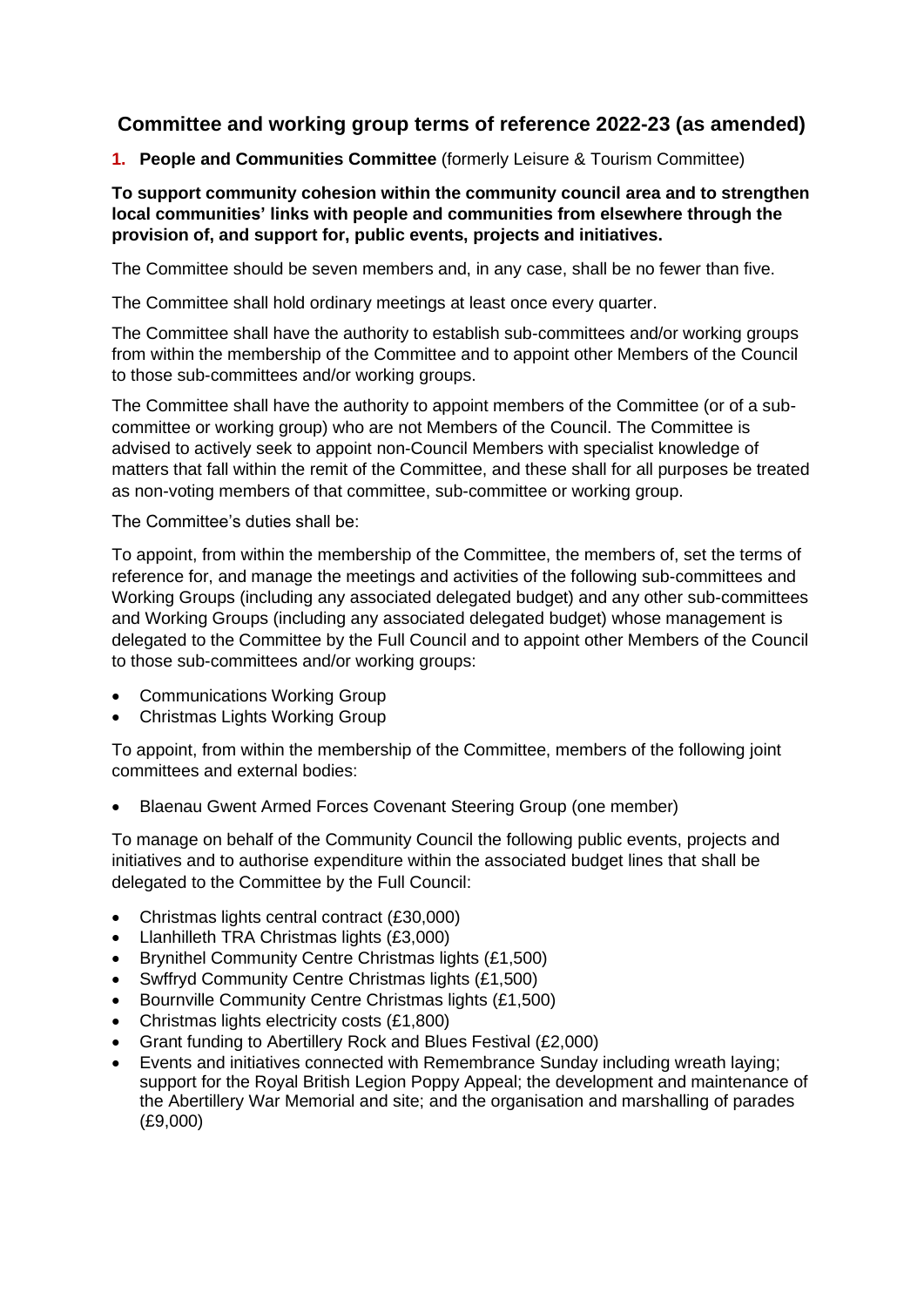- Community Fun Run (£5,000)
- Outdoor cinema events (£10,021)
- Party in the Park (£15,000)
- Loneliness Project (£5,000)
- Musical concerts (£500)
- Community Council website project (£10,000)

To manage on behalf of the Community Council any other public events, projects and initiatives and the associated budget lines that shall be delegated to the Committee by the Full Council.

To work with external agencies and grant-giving bodies, managing applications, as appropriate, by the Council for funding for events, projects and initiatives that fall within the remit of the Committee.

To scrutinise applications from external organisations for grant funding from the Council for public events, projects and initiatives that fall within the remit of the Committee and to make recommendations to the Full Council.

To scope and cost proposals for Council support for public events, projects and initiatives in the subsequent financial year that fall within the remit of the Committee and to prepare a budget for these in accordance with the Council's budget-setting procedures.

On request, to provide reports and/or presentations to the Finance and Grants Committee in regards to project planning and expenditure.

To work with external agencies and grant-giving bodies, managing applications, as appropriate, by the Council for funding for events, projects and initiatives that fall within the remit of the Committee.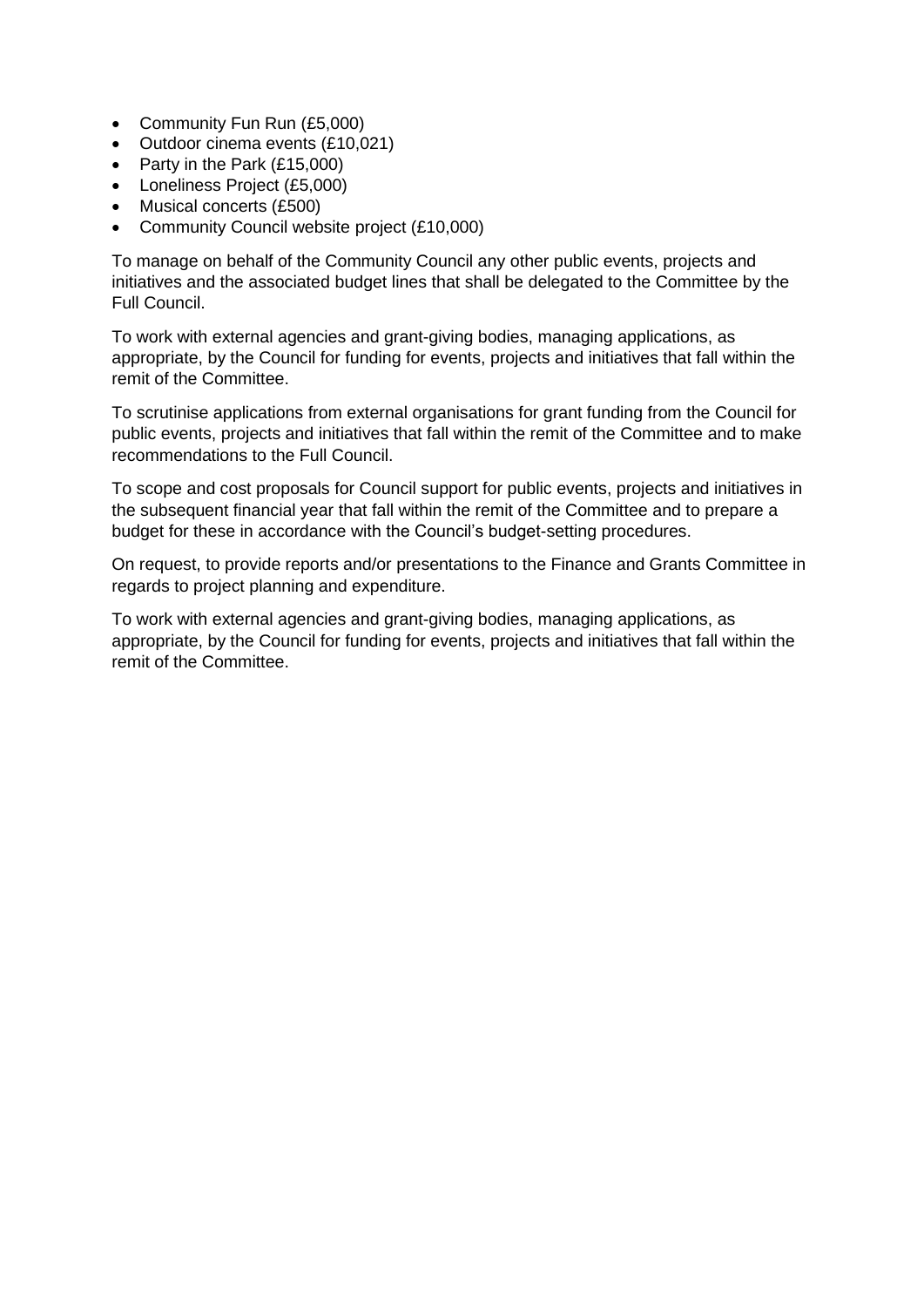**2. PlaCE – Planning, Commerce and the Environment Committee** (formerly Planning & Environment Committee)

**To support the responsible development and maintenance of the built and natural environment within the Community Council area.**

**To support the development and maintenance of conditions favourable to retail, commercial and business activities within the Community Council area through the provision of, and support for, events, projects and initiatives.**

The Committee should be seven members and, in any case, shall be no fewer than five.

The Committee shall hold ordinary meetings at least once every quarter.

The Committee shall have the authority to establish sub-committees and/or working groups from within the membership of the Committee and to appoint other Members of the Council to those sub-committees and/or working groups.

The Committee shall have the authority to appoint members of the Committee (or of a subcommittee or working group) who are not Members of the Council. The Committee is advised to actively seek to appoint non-Council Members with specialist knowledge of matters that fall within the remit of the Committee, and these shall for all purposes be treated as non-voting members of that committee, sub-committee or working group.

The Committee's duties shall be:

To appoint, from within the membership of the Committee, members of the following joint committees and external bodies:

- Abertillery Regeneration (two members)
- Blaenau Gwent Heritage Forum (two members)
- Local List of Buildings of Interest Abertillery and District Working Group (one member)

To consider and respond to public consultations and to express the views of the Council in regard to planning applications and other development control matters within, or that have a direct impact on, the Community Council area.

To consider, and respond on behalf of the Council to the Planning Authority on, matters regarding statutory structural and local plans.

To consider, and respond on behalf of the Council to the relevant bodies on, matters regarding:

- Highways, transport and vehicle parking
- Listed buildings
- Conservation orders and other environmental matters
- Licensing applications
- Tree preservation orders

To appoint, from within the membership of the Committee, the members of, set the terms of reference for, and manage the meetings and activities of the following sub-committees and Working Groups (including any associated delegated budget) and any other sub-committees and Working Groups (including any associated delegated budget) whose management is delegated to the Committee by the Full Council and to appoint other Members of the Council to those sub-committees and/or working groups:

• Shop Local Working Group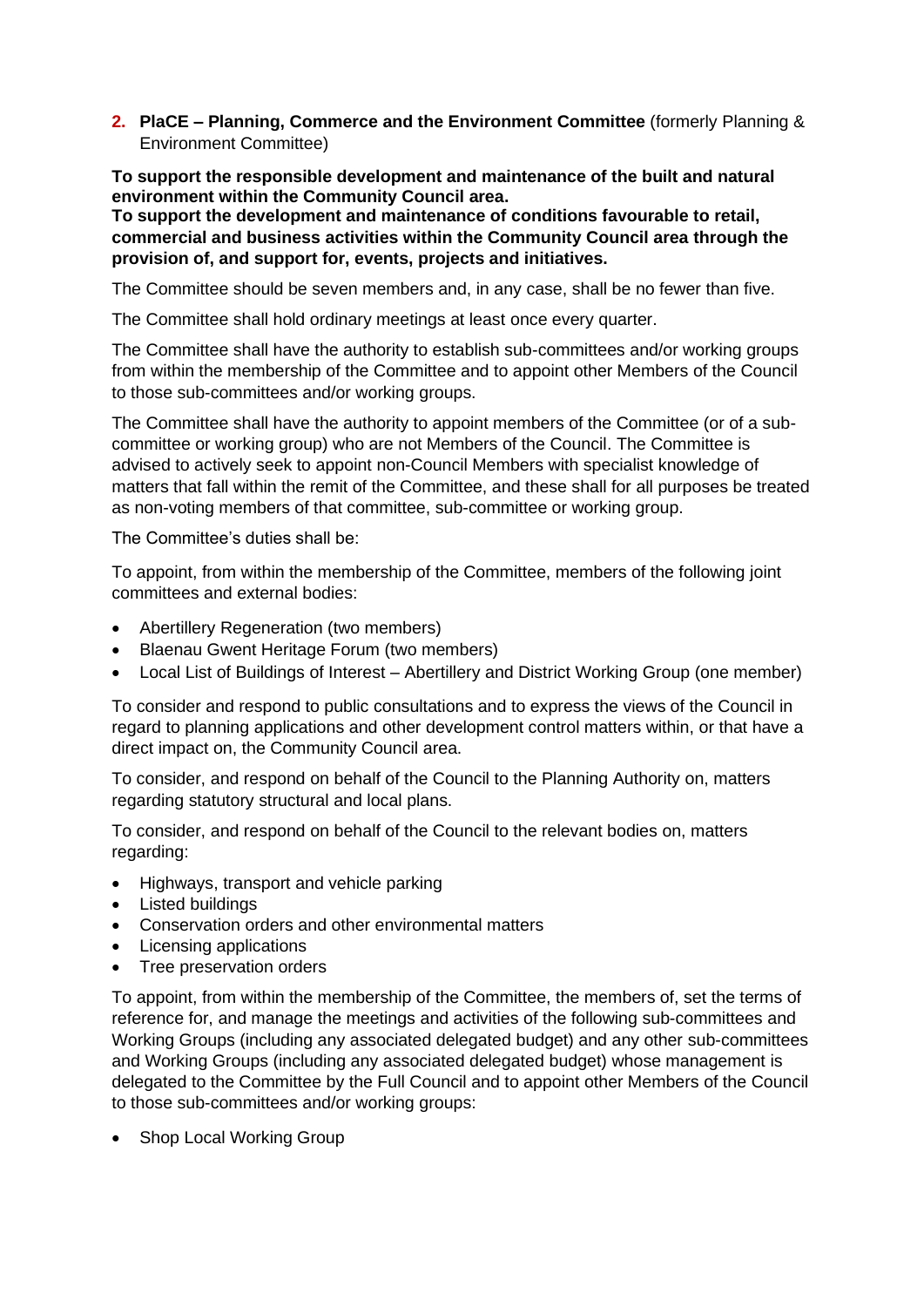To manage on behalf of the Community Council the following public events, projects and initiatives and to authorise expenditure within the associated budget lines that shall be delegated to the Committee by the Full Council:

- Town In Bloom (£14,500)
- Shop Local events and activities (£3,000)
- Car boot sales and other town centre events (£10,000)
- Allotments (£600)
- Provision and maintenance of community defibrillators (£6,000)
- Grant funding to Ffrindiau Tyleri in respect of WinterFest (£1,000)
- Grant funding to Ffrindiau Tyleri in respect of AberFest (£1,000)
- Community Council activities at WinterFest (£2,000)

To manage on behalf of the Community Council any other public events, projects and initiatives and the associated budget lines that shall be delegated to the Committee by the Full Council.

To work with external agencies and grant-giving bodies, managing applications, as appropriate, by the Council for funding for events, projects and initiatives that fall within the remit of the Committee.

To scrutinise applications from external organisations for grant funding from the Council for public events, projects and initiatives that fall within the remit of the Committee, and to make recommendations to the Full Council.

To scope and cost proposals for Council support for public events, projects and initiatives in the subsequent financial year that fall within the remit of the Committee and to prepare a budget for these in accordance with the Council's budget-setting procedures.

On request, to provide reports and/or presentations to the Finance and Grants Committee in regards to project planning and expenditure.

To consider the needs of the Community Council area and the opportunities for the Council in regards to the Well-being of Future Generations (Wales) Act 2015, the Blaenau Gwent Public Services Board Well-being Plan and the power to promote or improve economic, social or environmental Well-being under the Local Government Act 2000, and to make recommendations to the Full Council.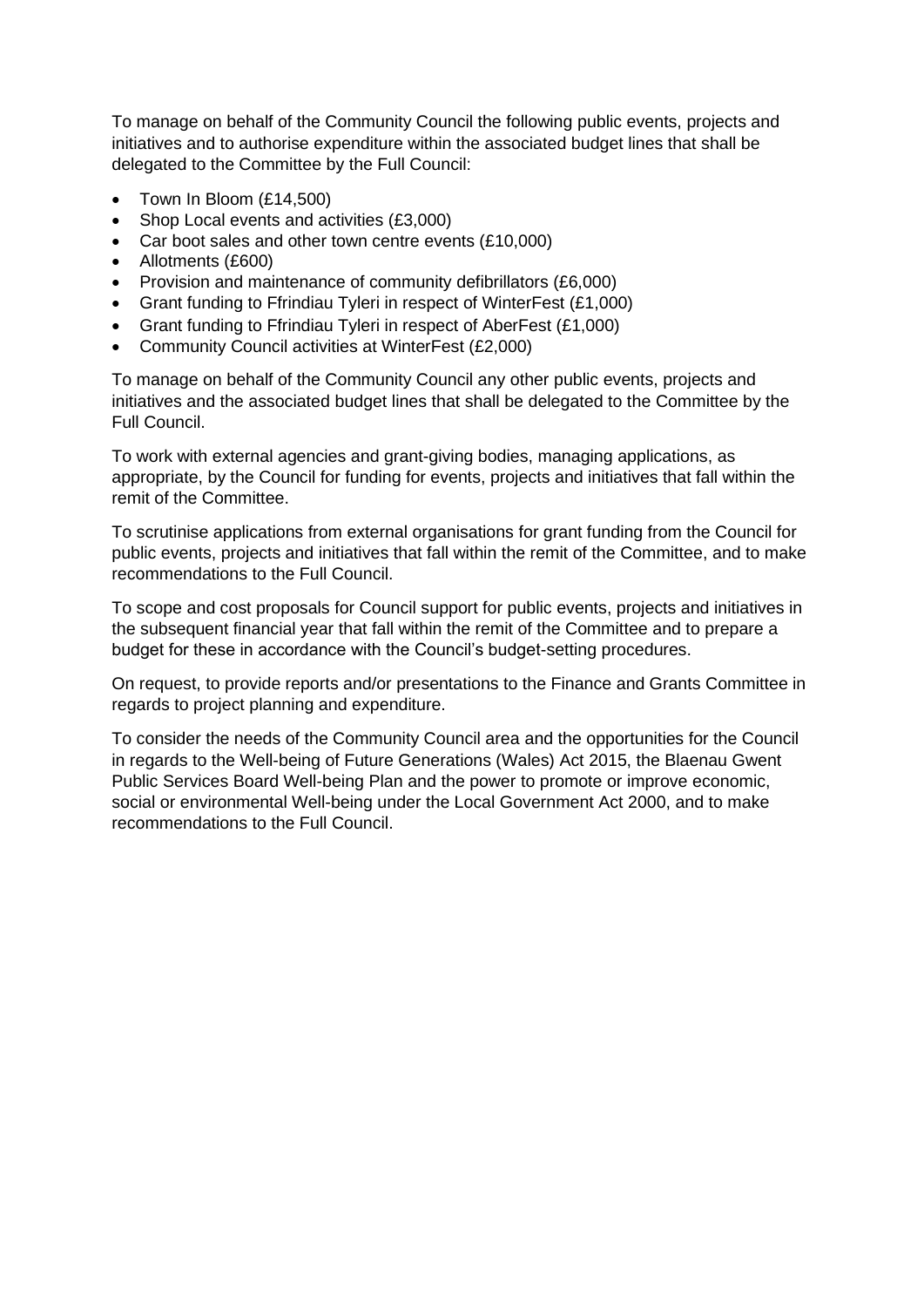# **3. Finance and Grants Committee**

# **To monitor, review and assist in the effective financial management of the Council.**

The Committee should be seven members and, in any case, shall be no fewer than five. The Chair of the Council, and the Chairs of Committees to which the Council has delegated powers to authorise expenditure, shall not be members of the Finance and Grants Committee.

The Committee shall hold ordinary meetings at least once every quarter and, in addition, shall hold budget scrutiny meetings in October and November in accordance with the Council's budget-setting procedures.

The Committee shall have the authority to establish sub-committees and/or working groups from within the membership of the Committee and to appoint other Members of the Council to those sub-committees and/or working groups.

The Committee shall have the authority to appoint members of the Committee (or of a subcommittee or working group) who are not Members of the Council. The Committee is advised to actively seek to appoint non-Council Members with specialist knowledge of matters that fall within the remit of the Committee, and these shall for all purposes be treated as non-voting members of that committee, sub-committee or working group.

The Committee's duties shall be:

To monitor, review, and to make recommendations to the Council regarding:

- the financial resources required by the Council to fulfil its statutory obligations and to support the well-being of its communities;
- the Council's borrowing requirements, reserve funds, investments and banking arrangements;
- the charging policies for services provided by, and provided to, the Council.

To monitor, review, and to make recommendations to the Council regarding the effectiveness of the Council's systems of internal financial control, specifically:

- Ensuring compliance with Regulations, statute or law and the Council's Standing Orders and Financial Regulations;
- Ensuring an adequate and effective system of internal audit of the Council's accounting records and system of internal control;
- Monitoring the Council's income and expenditure against budget;
- Ensuring that accounts are properly maintained and reflect current best practice;
- Ensuring that bank reconciliations are undertaken regularly;
- Receiving and reviewing regarding the Council's draft accounts, draft Annual Return and draft Governance Statement, and making recommendations to the Council.

To monitor financial transactions including receipts, payments and bank transfers.

To identity business risks that may prevent the Council achieving its aims and objectives, and to make recommendations to the Council.

To ensure that the Council has appropriate insurance cover in place relating to buildings, property, staff, Members, public liability and employers' liability, and to make recommendations to the Council.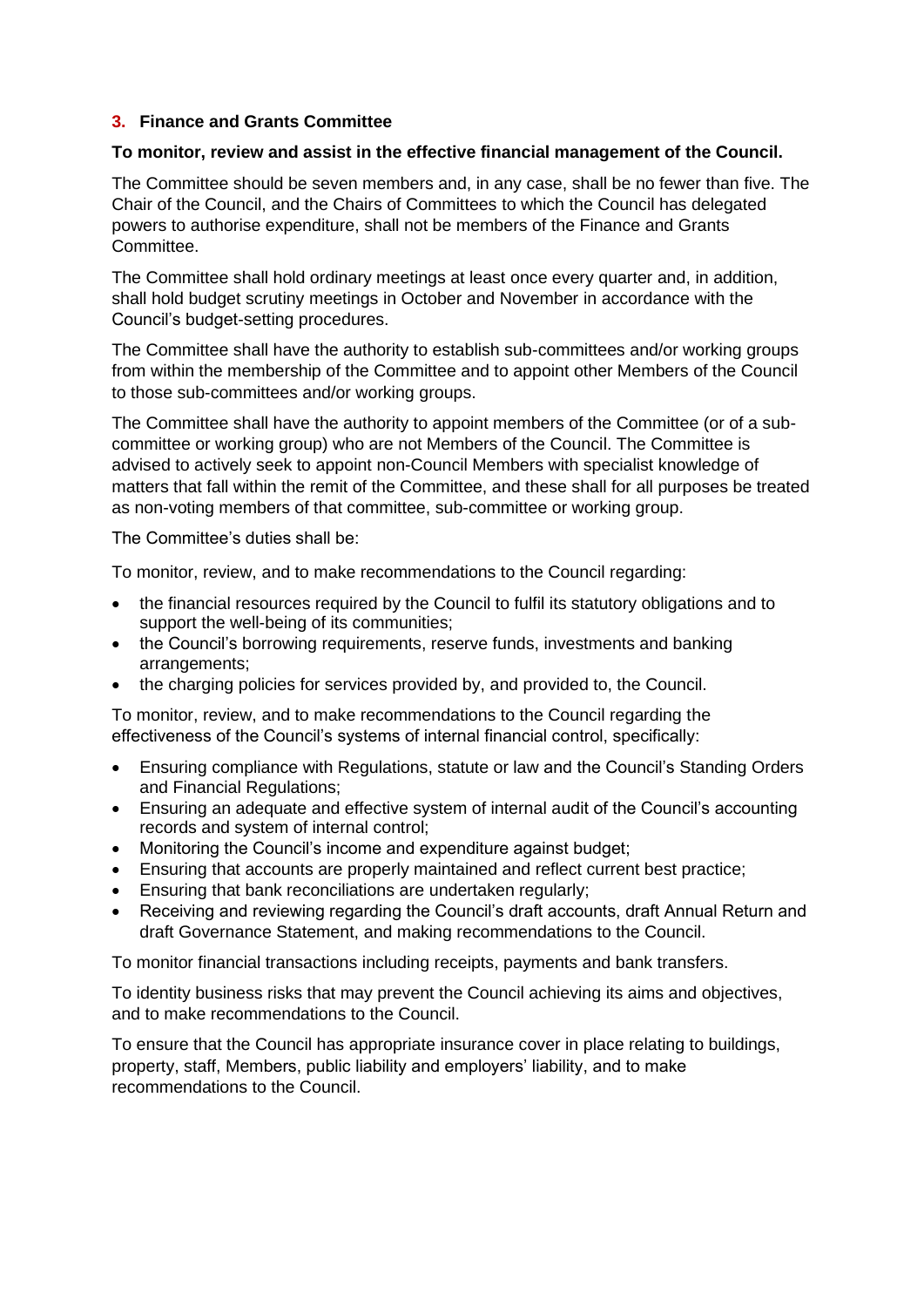To determine applications from the Responsible Financial Officer and from Committees for authority to overspend up to and including £500 against any individual budget line<sup>1</sup>.

In accordance with the Council's budget-setting procedures:

- To receive draft budget presentations from the Responsible Financial Officer and from Committees, to scrutinise the draft budgets, and to make recommendations (to be minuted) to the Responsible Financial Officer and to the Committees;
- To receive final budget presentations from the Responsible Financial Officer and from Committees and to compile a budget report and written recommendations plus written recommendations as to contingencies, reserves (including any proposals for earmarked reserves) and the precept for submission to the Full Council budget-setting meeting.

To approve (but not refuse) applications for Ward Grants made by Members<sup>2</sup>.

On request, to receive reports and/or presentations as to project planning and expenditure from the Responsible Financial Officer and from Committees, to scrutinise expenditure and expenditure proposals, and to make recommendations (to be minuted) to the Responsible Financial Officer and to the Committees.

To review past Solar Farm Grant awards and to consider the criteria for, and administration of, Solar Farm Grant awards in 2022 and future years, and to make recommendations to the Full Council. To scrutinise Solar Farm Grant applications, and to make recommendations to the Full Council.

To scrutinise applications from external organisations for grant funding from the Council for public events, projects and initiatives that do not fall within the remit of any other committee, and to make recommendations to the Full Council.

<sup>&</sup>lt;sup>1</sup> Where an application for an overspend is not approved by the Finance and Grants Committee, a Committee may make an application directly to the Full Council. Where an urgent decision is required, it may be necessary for applications for overspends to be made directly to the Full Council, which meets more frequently.  $2$  Where an application for a Ward Grant is not approved by the Finance and Grants Committee, the Member

may make an application directly to the Full Council. Where an urgent decision is required, it may be necessary for applications for Ward Grants to be made directly to the Full Council, which meets more frequently.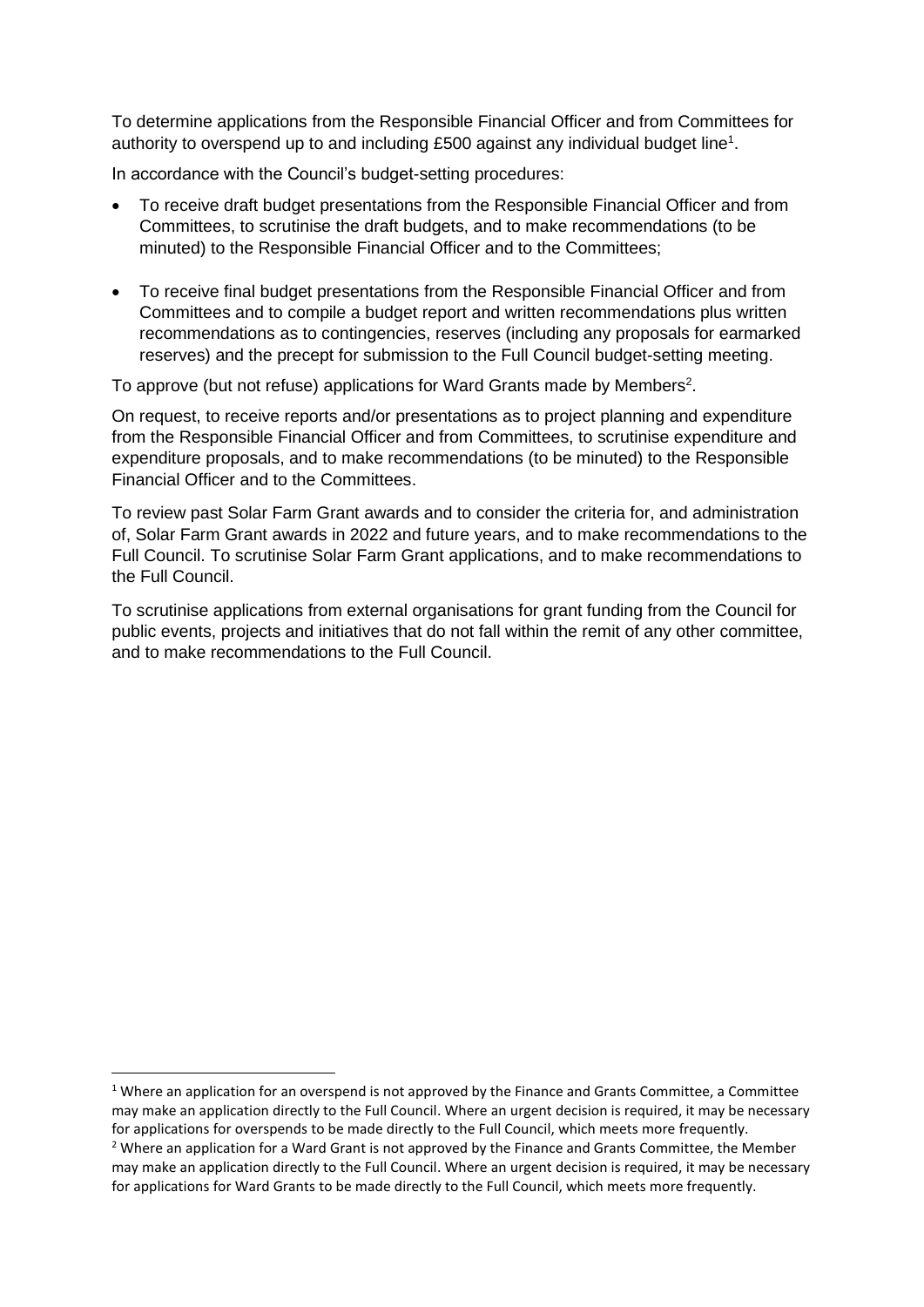#### **4. Human Resources Committee**

# **To monitor and review the performance of the Council's officers and to assist them to ensure the effective management of the Council's business.**

That the size of the Committee shall be five Members, including the Chair – who shall be Chair of the Committee – and the Vice Chair of Council.

The Committee shall hold ordinary meetings at least once every quarter.

The Committee will exercise on behalf of the Council its powers relating to:

Recruitment, rates of remuneration, termination of service, education, training, conditions of service, career development and all other similar matters relating to employees and, where relevant (such as in matters of training), members of Council.

Performance reviews and annual appraisals.

All matters concerning working conditions, employee service, staff welfare, agreements concerning salaries, sickness and grievance procedures, disciplinary measures, disputes and consultations with employees and their representatives.

All matters relating to safety at work, risk assessment and safety policies.

The exercise of any discretion in respect of any employee under the Local Government Superannuation Act and regulations.

All other routine Human Resource matters within the general policies of the Council.

The Committee will undertake a review of staffing and pay structure at least once in every financial year.

The Committee shall have the authority to establish sub-committees and/or working groups from within the membership of the Committee and to appoint other Members of the Council to those sub-committees and/or working groups.

The Committee shall have the authority to appoint members of the Committee (or of a subcommittee or working group) who are not Members of the Council. The Committee is advised to actively seek to appoint non-Council Members with specialist knowledge of matters that fall within the remit of the Committee, and these shall for all purposes be treated as non-voting members of that committee, sub-committee or working group.